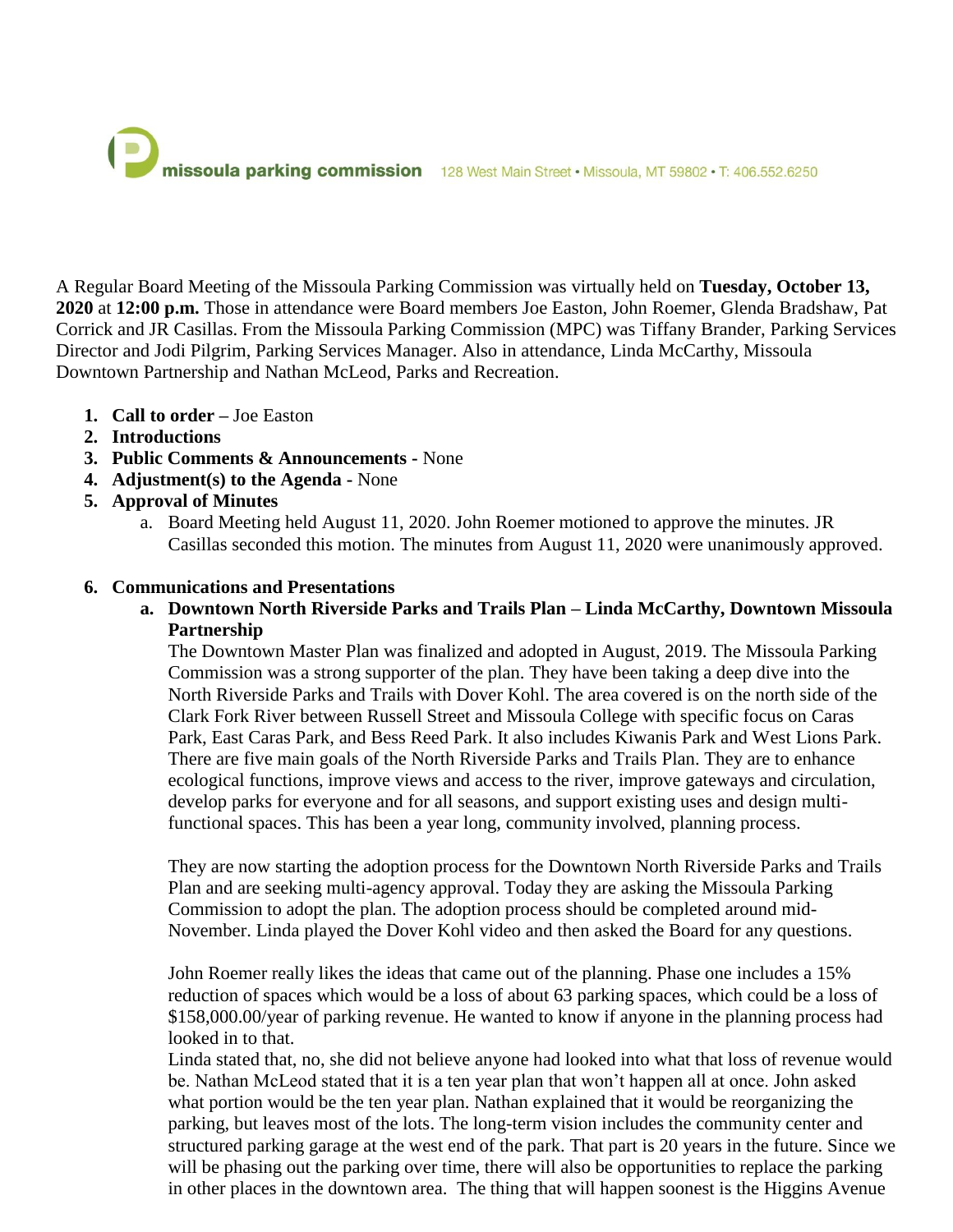Bridge Project and they would like to implement the activities under the bridge now. Parking is closed now for the bridge construction and the goal is to not allow parking to go back in to that space. John appreciates the goal, but is concerned that the parking in that area will be sorely missed.

Glenda Bradshaw seconded John's comments. She wants to know if the loss of revenue from those spaces could be offset by an increase in utilization in other areas of the Downtown, or are all areas 100% utilized already.

Tiffany Brander stated that there is an opportunity for more capacity in other areas. In Bridge Lot, we have already relocated those parkers to the Bank structure due to low utilization. If parking didn't return, we would keep them in that area.

Glenda asked, with Nick Checota's project cancelled or on hold, is there a possibility for the City to keep that as a green space for citizens of Missoula or for more parking instead of selling it. Linda answered no, there is a long-term plan to develop housing, office, parking, and lodging. She knows the developers and knows that that project will come to fruition eventually with or without Nick Checota. Nathan McLeod explained that part of that is park land and will be kept green.

Joe Easton asked Tiffany for the number of spaces in the Bridge Lot that have been relocated. 31 spaces. Joe asked Nathan if it is his expectation that if the Parking Commission approves this plan that we agree that parking spots should not return to the Bridge Lot in the near term. Nathan doesn't know for sure the processes, but hopes that they would have MPC's blessing to not kick it down the road and be able to proceed without having to fight for it. Because it is the community's vision and what the community wants to see, if we could figure out what to do about parking without putting them back under the bridge and having to fight to get them out again later, that would be ideal.

Joe believes there is some opportunity to edit or add some language to the parks and trails plan and that it needs to be added to properly put in to context the role of MPC and the timing of replacement or restoration of parking spots and parking access. In his opinion, parking needs to be provided somewhere else before a lot is taken up. Joe noted that the language on page 88 "then as some of the parking areas in the park are transformed into green space and other park amenities, new temporary and shared parking options nearby can be provided." Should have the clauses reversed to read, "then as new temporary and shared parking options nearby are provided, some of the parking areas in the park are transformed into green space and other park amenities." It is irresponsible to risk that the parking used by businesses and customers might be taken up without replacing the 114 spots next to the tent or the 155 spots next to Dragon Hollow. This is not an effort to diminish the efforts of the committee, but so many things have to happen to replace these parking spots. In his opinion, that is not accurately represented in the draft.

Linda stated that it's hard to change renderings, but text changes can be done. Joe stated that he is asking for a text change. The Bridge Lot is a temporary change that we were able to move, but his concern is the order for the larger lots. Linda noted that the Riverfront Lot on the East side of the bridge would continue to be used as parking. The New Park Lot needs to be reorganized. The trees need to be removed and sidewalk redone so that it can be a gateway from Front Street to the water. They see that being reorganized, but they see it happening later. The Caras Lot long view would be to relocate that parking into structure parking. This plan ties to the Downtown Master Plan and the long-range Transportation Plan which calls for 50% of Missoulians to be biking, walking and bussing. They are trying to align with other community goals as well. She does not want to lose a bunch of parking either, they just think it can be reorganized better and relocated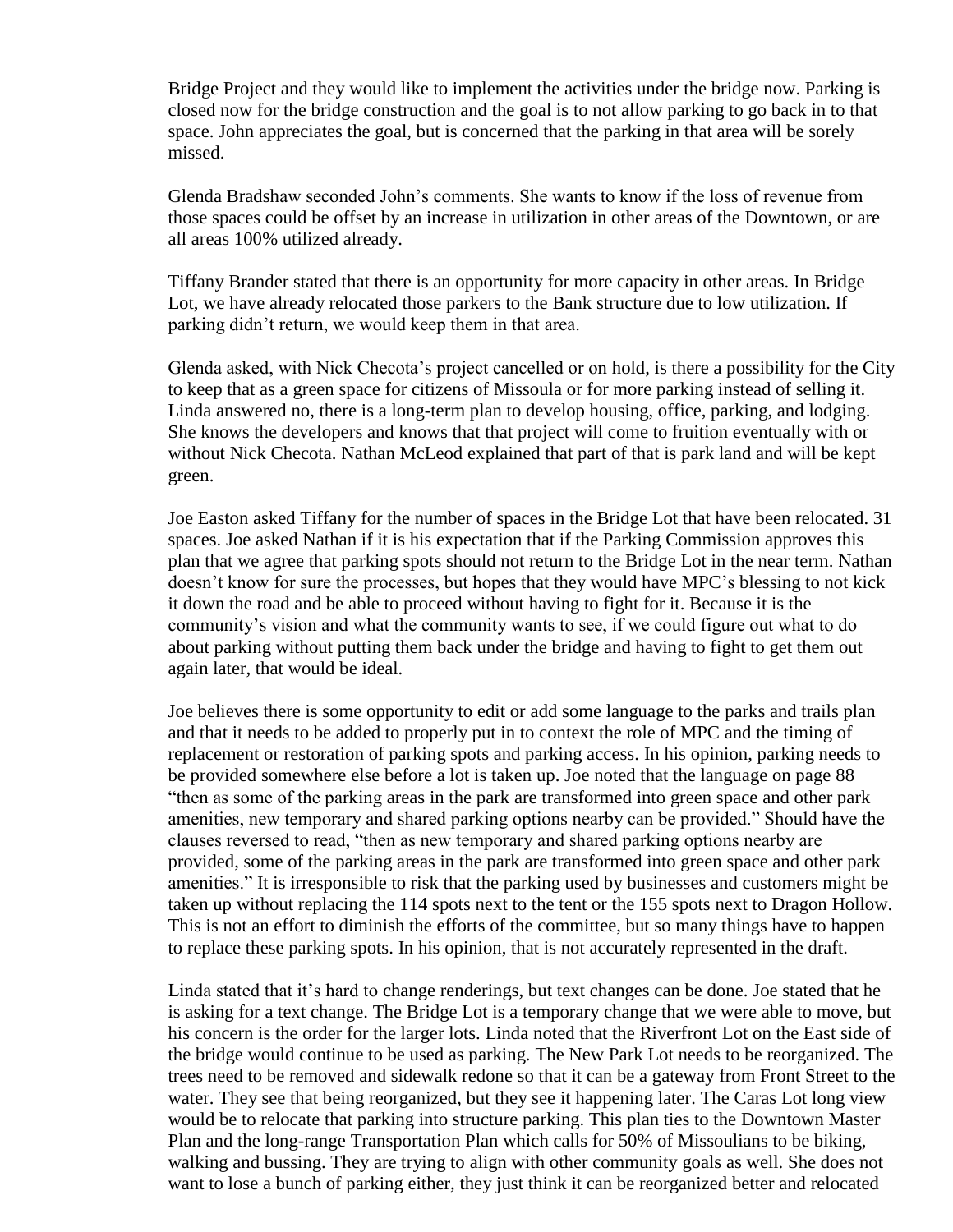to other areas so that the waterfront area can be a space for people. Joe agrees that surface parking is a poor use in that location. He is interested in the Boards opinion on adding language that the Parking Commission has the responsibility to replace or add spots when a surface parking area is removed.

John Roemer agrees with the need for added or changed language. Joe wanted to clarify to Nathan that abandonment of the Bridge spots would not be a fight. We just need to be deliberate about how to relocate those spaces. It gives us a chance to set a process, perhaps, for when we turn our attention to relocating 155 spaces.

Linda offered to add a paragraph or something somewhere in the plan to address this process. Nathan asked if the Board would like him to put together their changes. Joe said that they will put it together in the action items and have it redrafted if necessary.

### **7. Financial Statement – Jim Galipeau**

Jim referenced page 6 of the incomplete draft of August financials. He explained that this is a comparison of this year August to last year in August. Our parking ticket revenue is down about \$9,000.00, our meters are down \$35,000.00. Altogether, short-term parking is down about \$40,000.00. This is at total of 28% down from August in the prior year. If you look back at July, we are down about 50%. August has recovered a fair amount for short-term revenues. Leased parking was also down, but only by \$5,000.00 from last year and down \$15,000.00 year to date. Overall revenue is down about \$52,000.00 for the month of August.

Expenses on page 9: total general expenses are down about \$18,000.00 for August and down about \$58,000.00 year to date. Income from operations is down about \$33,000.00 from last August. We are down about \$85,000.00 for July and August. We're down quite a bit, but coming back in August. The other expenses do not change due to COVID, lack of use, or any other reason. They are City Contract, Bank Interest, Bond Interest and Depreciation/Amortization. They are non-operational items. So, overall, MPC is down about 1/3 on net income from operations.

On the Parking Commission dashboard comparative balance sheet, our cash and investments are \$1,480,000.00, but there are things that are already spoken for – City contract, accrued merchant fees and interest, and bond payments. There is actually more like \$1,000,000.00 available to be used for operations. The income statement shows big variance in short-term parking. Expense wise, we are below budget in a lot of expense areas.

Joe Easton asked if there were any questions for Jim. Tiffany stated that, looking into September and the end of tourist season, we can expect to see more drops in meter revenue and continued lower lease revenue. Joe asked how Tiffany feels about her expense budget at this time and when is a proper time, even in the interim before Board meetings, to review income and expenses so that we as a Board have the opportunity to make some tough decisions about expenses. Or, does the Board feel that a loss of, making up a number, \$300,000.00 in the year is acceptable? We have 1,000,000.00 in cash so we can absorb it, but it is a dramatic absorption. Pat Corrick thinks we can't control revenue, so the expense side of the equation is where we need to focus unless there are ways to manage growing revenue. Joe asked what Tiffany's short-term expectation of financial losses and possibly readdressing expenses or revenue sources. Tiffany thinks it would be safe to start the discussion in the December or January meeting, giving us time to get through and analyze our first quarter, and we can make some projections from there. We will have additional salary savings for a bit longer, so that will be helpful. If we shoot for the December or January Board meeting, if we need to start making tough decisions, it would be appropriate to start having those conversations then.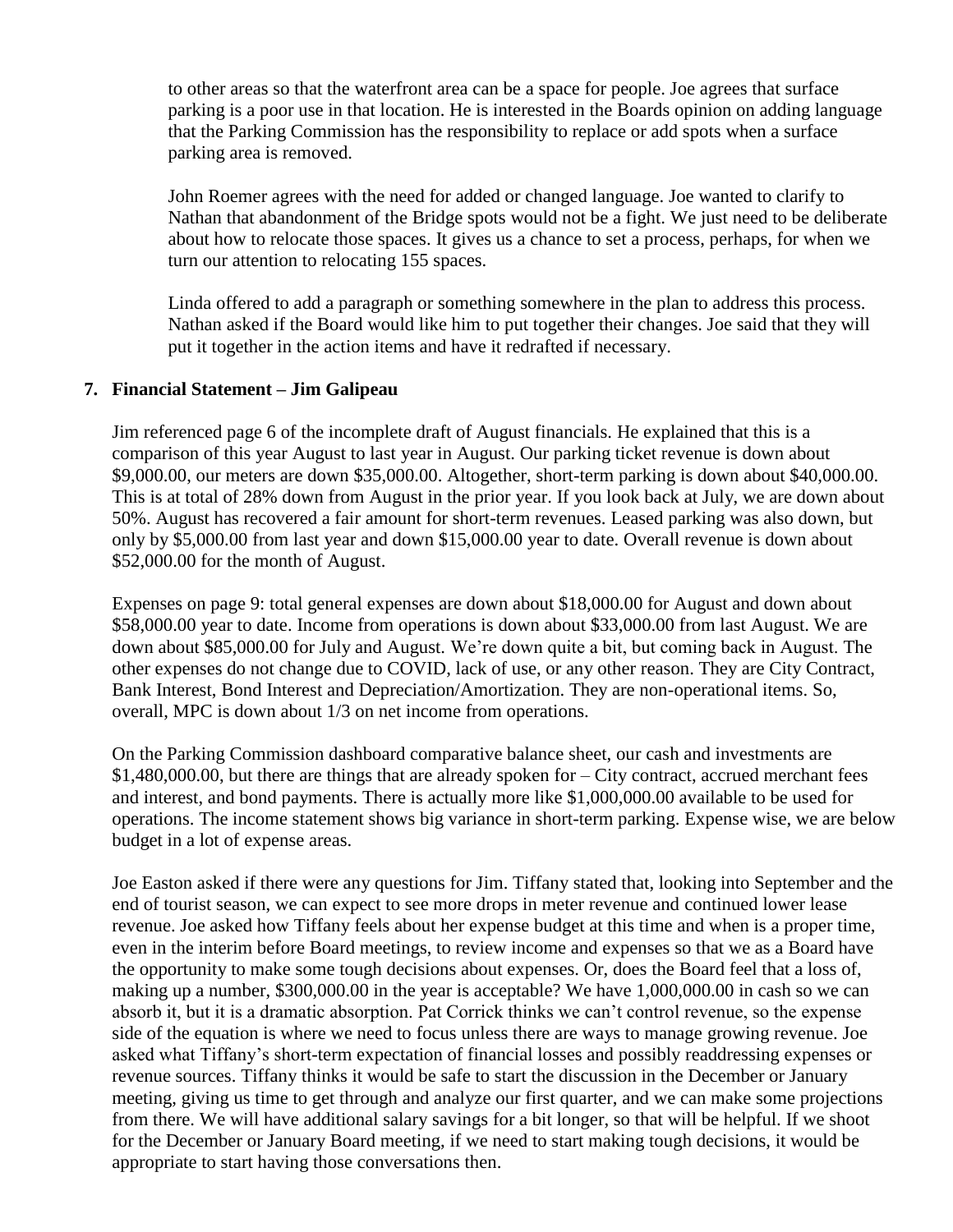John Roemer watched over the last year our MPC team keep the doors open. He will check in with Tiffany later about why waiting for December makes sense. Tiffany mentioned that the City is working with year-end still, it's not realistic to be able to discuss it sooner.

Linda McCarthy mentioned that the losses we're seeing seem consistent with what they are hearing from other businesses Downtown – everyone seems to be down 50-55%. With the loss of Grizzly football and the loss of fall conference and MDA events, some of that loss may be attributed to those things. She thinks the COVID losses will go on for another 6-18 months at least. She does think people will come back to Downtown, their offices, and events.

Glenda Bradshaw agrees that we should do some baseline forecasting for the worst case scenarios for the next 12-18 months. Looking at the data month over month, when we had a pretty normal January and February for example and those months will probably not be normal this year. She is curious to see what we think is going to happen and wrap our arms around how we would like to respond to that. Joe believes that is reasonable.

Joe asked Tiffany and Jim about sending out some interim numbers, for September for example. He just doesn't want to wait for December and have it be worse than they're expecting and have to scramble to make changes at that time.

Jim commented that the numbers as they are on the dashboard and detailed financials when we are looking month over month and year to date, the next few pages are comparisons between where MPC is at with the current budget. For this year, MPC is actually ahead of that budget. The numbers are way down, but are positive compared to what we were budgeting. Going into December, it will be harder for the City in the middle of the audit to get the numbers out.

### 8. **Director's Report – Tiffany Brander**

Tiffany stated that construction started on the Higgins Bridge on October 5<sup>th</sup>. All of MPC's Bridge Lot lease holders were moved over to the Bank Street structure and the transition was as smooth, even more so than we could have expected.

On the Action Items, we have a contract for Library Lot enforcement that I will be asking for approval on. It would be exactly what we were doing in the old library lot, only moved over to the new location. It is not leases or paid parking, just timed spaces at the new lot.

Update on our staffing, since we last met, there has been an open Admin II position. We had one recruitment already, and it was a failed recruitment. We have another active recruitment which closes on October  $28<sup>th</sup>$  and interviews for the Admin II will be the week of the 9<sup>th</sup>. Jodi is handling all of those. We are also doing a recruitment for a Parking Enforcement Officer. The recruitment closes at the end of this week on the 15<sup>th</sup>. Interviews for that position will be for the last week of October. We would like to have both of those positions filled by mid- to late November.

John Roemer asked if the PEO is a replacement or an addition. Tiffany stated that it is a replacement.

Joe asked for more questions. There were none.

### **9. Action Items**

# **a. Adoption of Downtown North Riverside Parks & Trails Plan**

Tiffany stated, based on the North Riverside Parks & Trails Plan document that each Board member has and based on the presentation given earlier, she is looking for a motion to adopt the plan.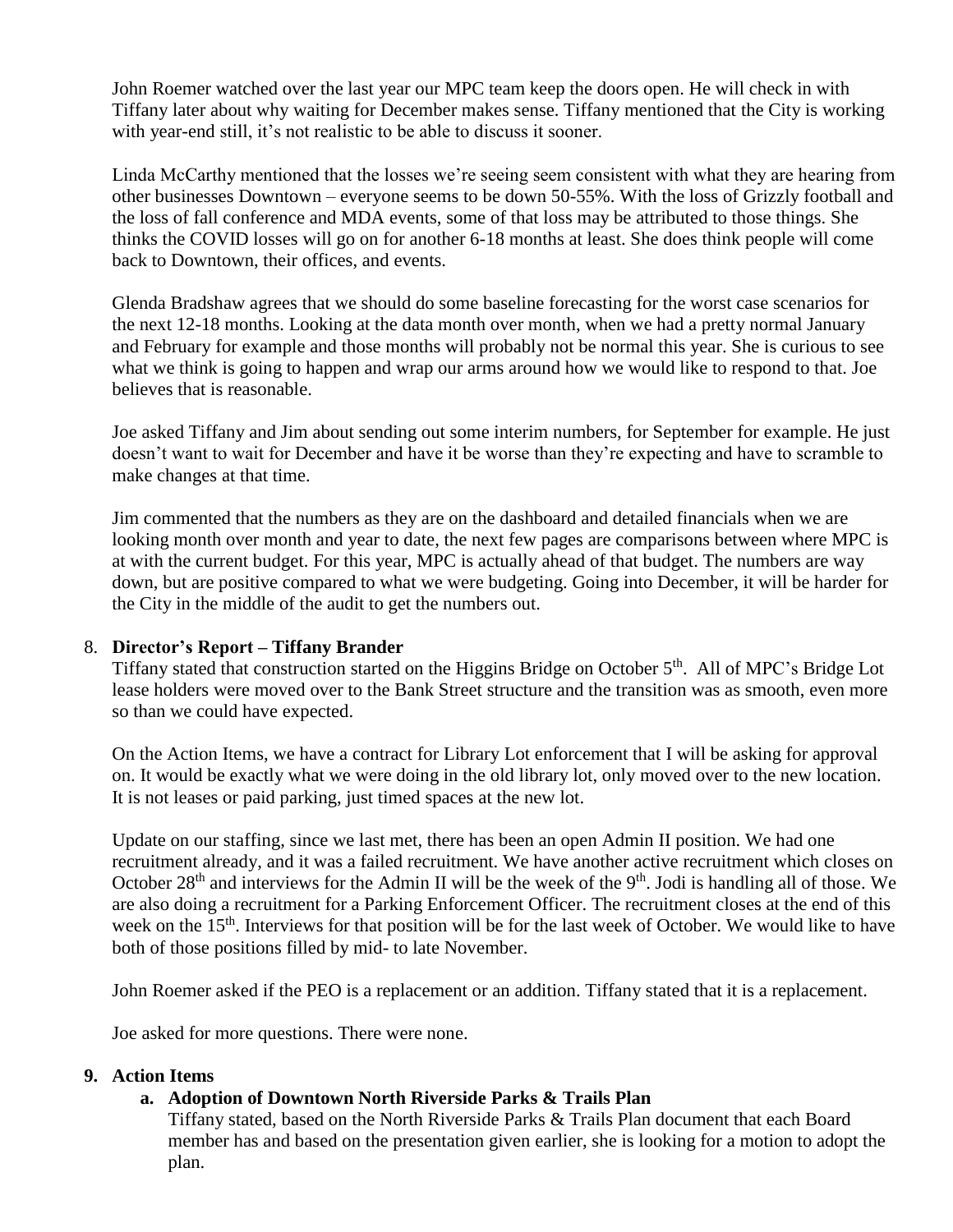Joe Easton asked Linda McCarthy to reintroduce the plan, the work that has been done and the work that needs to be done to go forward.

Linda stated, on behalf of the Downtown Missoula Partnership and Missoula Parks and recreation, we are here to seek your official approval of the North Riverside Parks and Trails Plan as a deeper dive connected to the Downtown Master Plan, which was approved by this body and the Missoula City Council in 2019. In reference to the request for a language change, Linda asked to present a proposal. In reference to page 88 of the plan document, and as a replacement to the  $3<sup>rd</sup>$  sentence in the paragraph, Linda requested the following change to the sentence, "With guidance from the Missoula Parking Commission and the opportunities to move surface parking to other areas, surface parking can be transformed into green space and other park amenities."

Joe asked what is meant by guidance. Linda stated that MPC is responsible for the parcels where parking takes place. It doesn't make sense to move the plan forward without MPC support, engagement, contributions, management, etc. Joe thinks the language sounds sufficient. His overall comment is one of support and admiration for where this goes. His concern is only in managing how the Commission treats our inventory and what it takes to replace parking in the context of this plan. He believes Linda's change addresses the concern.

Glenda Bradshaw mentioned that she is concerned that the main parking parcels that are being changed are on the North side of the river while the plan to replace parking is on the South side of the river. Linda stated that the North Riverside Plan only addresses changes that would be made on the North side of the river. The new structures that are referenced in the plan would be built in the future, one adjacent to the Clark Fork Manor and the other at the Riverfront Triangle.

Joe has a concern that he doesn't want individuals and entities that have worked on this plan to think that the plan is achievable without some of those mechanics Jim mentioned. He realizes it is just a plan, but he doesn't want to imply to the community that this is doable without some heavy lifting.

Linda responded that this is a community vision, and some things in this vision will come to fruition and some things likely won't. A lot of the details being talked about here are the details of implementation and would have to be addressed when we get there. You take advantage of the opportunities when they arrive. When they get there, they navigate the details. That's more what implementation is about. They're currently asking for approval of the vision, not specifics of implementation.

Tiffany Brander mentioned that a lot of this was discussed with the Downtown Master Plan that it is a plan and not a policy.

John Roemer motioned to approve the plan subject to the chairman's approval of the language changes proposed to the document. Joe asked for the motion to be restated with the sentence to be change.

On behalf of the Missoula Parking Commission, we recommend approval of the North Riverside Parks and Trails plan with a couple of modifications, specifically, to the language on page 88, we would like to add the sentence "With guidance from the Missoula Parking Commission and the opportunities to move surface parking to other areas, surface parking can be transformed into green space and other park amenities.".